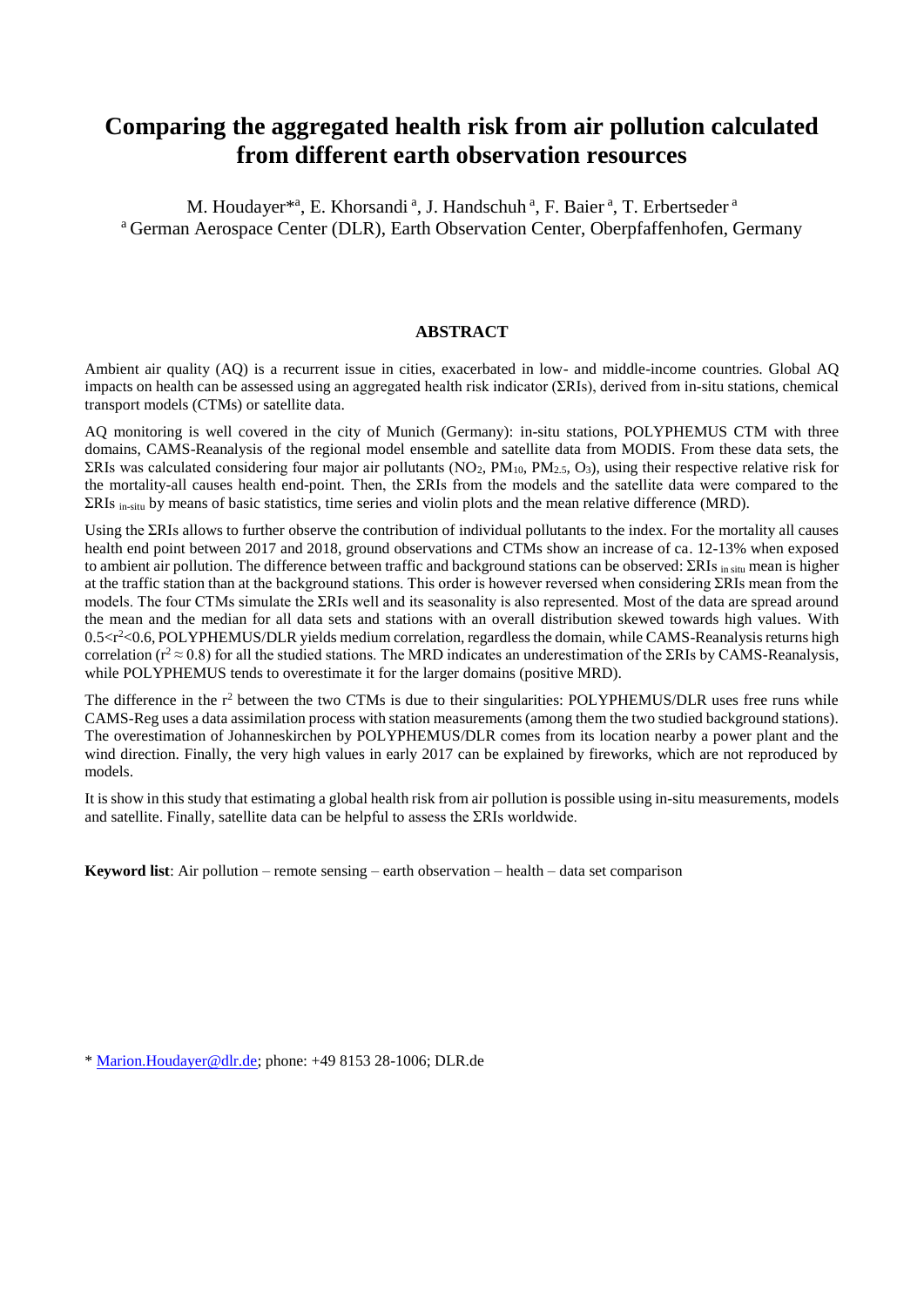## **1. INTRODUCTION**

With the galloping urbanisation, more city dwellers are exposed to air pollution. Besides, in 2016 the World Health Organisation (WHO) reported that more than 80% of city dwellers live in cities not complying with the WHO air quality (AQ) criteria [1]. In Europe air pollution is also considered to be the largest environmental health risk, with around 400 000 premature deaths attributed to it in 2018 [2]. Low- and middle-income countries (LMCIs) often have a lesser ground station coverage for monitoring AQ than high-income countries. Satellites and models can support the assessment of AQ in cities where ground measurements are lacking [3, 4].

Air pollution impacts on health have mainly been studied considering pollutants separately because of their different health endpoints [5]. Only few attempts have been made to consider globally the health risk increase from short-term exposure to a mixture of air pollutants, using relative risks values from epidemiological studies and aggregated air pollution indices [5, 6].

The objectives of this study were to assess the health risk from short term exposure to a combination of air pollutants, using an aggregated risk index, and to assess how this index differs when calculated from different Earth Observations (EO) resources. The study is carried out within the frame if the H2020 project e-shape and the pilot on "Health risks profiling in the urban environment" [7].

# **2. DATA AND METHODS**

## **2.1 Area of Interest**

The city of Munich (Germany) was chosen for the variety of available data. Indeed, not only monitoring stations and the CAMS regional re-analysis data set are openly accessible, but three domains of POLYPHEMUS/DLR and the MODIS data also cover the city. The data from monitoring stations, available on by EEA channels, are used as reference data while data from CTMs and satellite are being compared to the previous one.

### **2.2 Data sets**

#### 2.2.1 In-situ observations

Table 1 Description of the selected EEA stations used of the heath risk increase calculation

| European ID | <b>Name</b>              | <b>Coordinates (LAT-LON)</b> | <b>Station type</b> |
|-------------|--------------------------|------------------------------|---------------------|
| DEBY037     | Munich - Stachus         | 48.137 32 - 11.564 81        | traffic             |
| DEBY039     | Munich - Lothstraße      | 48.154.534 - 11.554.669      | background          |
| DEBY089     | Munich - Johanneskirchen | 48.173 194 - 11.648 036      | background          |

In-situ data are gathered by the EEA from Member States and EEA cooperating countries [8]. Since 2014 and the implementation of the Decision 97/101/EC, they are centrally collected. Before this date, data were assembled through bilateral agreements with the collaborating countries. The change of data collection process allowed to have more data available than before [9]. However, the completeness of the data may still vary a lot from a day to another and from a station to another [9, 10]. This database is comprised of multi-annual time series of AQ measurements and calculated statistics for certain air pollutants, as historical data and data from the current year [8].

Hourly data from 2017 and 2018 are used as reference data set in the present study. These two years are in common with the following models and satellite data. The stations were selected considering whether the pollutants required (NO2, Ozone, PM<sub>10</sub>, PM<sub>2.5</sub>) for the risk increase index calculation (The Aggregated Risk Index section) were monitored or not. Thus, out of the five stations in Munich city gathered by the EEA, only three were kept for this study. They are described in Table 1. Ground measurements were downloaded from the European Environment Agency (EEA) webpage "Download of air quality data" (https://discomap.eea.europa.eu/map/fme/AirQualityExport.htm) for the years 2017 and 2018.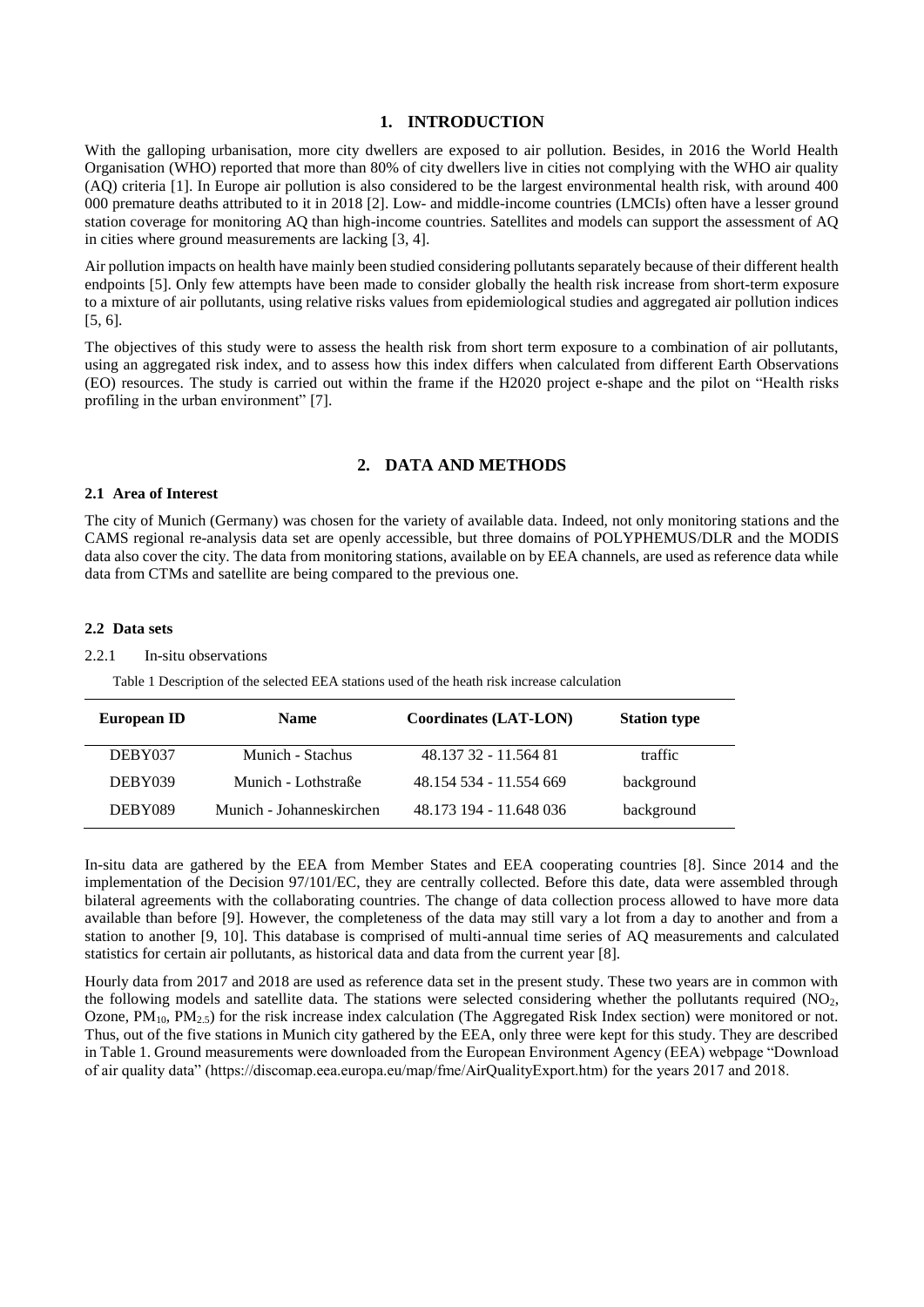# 2.2.2 Polyphemus/DLR

POLYPHEMUS is a system of chemical transport models, bringing together different dispersion models, methods for data assimilation and tools for data processing. In this study, the POLYPHEMUS air quality modelling system of the German Aerospace Centre (POLYPHEMUS/DLR) was applied. It uses a nesting approach, going from the European scale to the Augsburg-Munich metropolitan area, by way of Bavaria (the two latter being in Germany). The domain extends and their resolutions are given in Table 2. The Weather Research Forecast model was applied as input for the weather conditions and parameters, while, for the European domain, initial and boundary conditions were obtained from a ten years run of MOZART (Model for Ozone and Related chemical Tracers). To model the biogenic emissions, the land cover data set from CORINE Land Cover inventory was used. Finally, anthropogenic emissions, principal input implemented in CTMs, come from the TNO emission inventory for Europe and from the Bavarian emission cadastre for Bavaria State [10].

In the frame of this study, model data were extracted for the three POLYPHEMUS/DLR domains (Europe, Bavaria, Augsburg Munich) using a nearest neighbour approach. We used grid cells having the best fit with the station locations.

|  |  |  | Table 2. Names, domains and resolution of the three POLYPHEMUS models used in the present study. |
|--|--|--|--------------------------------------------------------------------------------------------------|
|  |  |  |                                                                                                  |

| <b>Domain Name</b> | Domain                                                                             | <b>Resolution</b>                           |  |  |
|--------------------|------------------------------------------------------------------------------------|---------------------------------------------|--|--|
| POLYPHEMUS-Europe  | $-12.0^{\circ}E - 40.2^{\circ}E$ , 34.0°N – 60.4°N                                 | $0.3^{\circ}x0.2^{\circ}$ (ca. 22x22 km)    |  |  |
| POLYPHEMUS-Bavaria | $-1.0$ <sup>o</sup> E $-17$ <sup>o</sup> E, 44 <sup>o</sup> N $-52$ <sup>o</sup> N | $0.125^{\circ}x0.0625^{\circ}$ (ca. 6x6 km) |  |  |
| POLYPHEMUS-        | $10.5^{\circ}E - 11.84^{\circ}E$                                                   | $0.014^{\circ}x0.009^{\circ}$ (ca. 1x1 km)  |  |  |
| Augsburg-Munich    | $48.0^\circ N - 48.68^\circ N$                                                     |                                             |  |  |

# 2.2.3 CAMS-Reanalysis regional model ensemble

CAMS Regional products are a set of data issued from an ENSEMBLE approach. Among others, core air pollutant species  $(O_3, NO_2, SO_2, CO, PM_{10}$  and  $PM_{2.5}$ ) are daily forecast by seven European models (CHIMERE, EMEP, EURAD-IM, LOTOS-EUROS, MATCH, MOCAGE, SILAM). In 2019 DEHM and GEM-AQ models were also added [11]. These regional CTMs run locally on common input for meteorology, boundary conditions and emissions. Then hourly output from the distinct model is re-gridded in order to match the 0.1° latitude by 0.1° longitude European domain. The median value from all the models is extracted to give the ENSEMBLE value for each grid coordinate. This way of proceeding allows the data to be less sensitive to outliers or to occasional lacking forecasts [8, 11].

CAMS Reg. stretches from 30°N to 72°N in latitude and from -25°E to 45°E in longitude and has a resolution of 0.1°x0.1°. Similarly as for the Polyphemus data set, data were extracted from CAMS re-analysis data set for the station locations using a nearest neighbour method. Contrary to the POLYPHEMUS data, where a free run is used, the CAMS re-analysis is subject to data assimilation using in-situ observations. Out of the three previously selected stations, the two background stations (Table 1) are applied in this data assimilation process ["personal communication Lorenza Gilardi"].

# 2.2.4 PM $_{2.5}$  from MODIS

With the later goal of calculating the  $\Sigma$ RIs for locations worldwide where monitoring stations are unavailable, satellite data were used for the city of Munich in an experimental phase. More specifically,  $PM_{2.5}$  concentrations were derived from MODIS (Moderate Resolution Imaging Spectroradiometer) measurements of the aerosol optical depth (AOD) [9].

MODIS sensor operates on board of NASA satellite AQUA, globally retrieving aerosols products since 2002. MODIS has a swath width of 2330km and takes the measurements of spectral reflectance of 36 spectral bands, from solar to thermal wave length. More details on the method used to retrieve ground level  $PM_{2.5}$  concentrations from MODIS-AOD can be found in [9]. A nearest neighbour method was applied to extract  $PM<sub>2.5</sub>$  concentrations at the station locations, from a grid with a 0.01°x0.01° resolution.

As mentioned, only PM<sub>2.5</sub> was derived from satellite for year 2018. To cope with the absence of satellite data for the other pollutants needed in the ƩRIs calculations, CAMS Reg. data were used. Furthermore, the ƩRIs was computed only when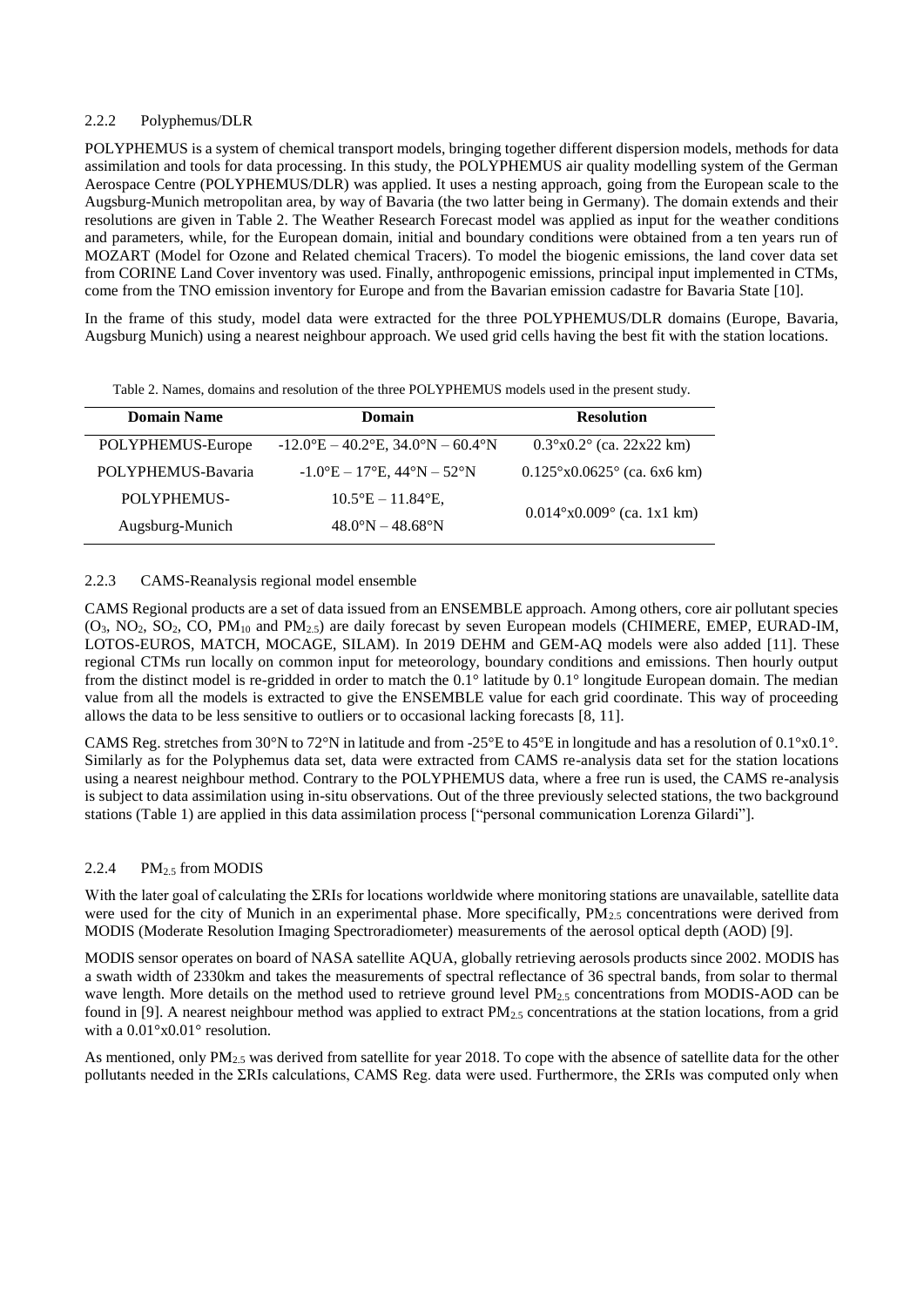$PM_{2.5}$  concentrations from MODIS was available for the three stations presented above. The  $\Sigma$ RIs was then calculated for the year 2018 only. To differentiate this hybrid data set from the model data sets, it is later called "satellite".

### **2.3 Methodology**

### 2.3.1 The Aggregated Risk Index

The Aggregated Risk Index is a method developed by Sicard et al. [5, 12] to consider the additive effect on health from short-term exposure to major air pollutants. This method comes out of the API methodology (Air Pollution Index, [6]).

The ARI has been developed for being an index understandable by the public. It is calculated from the exposure-response relationship and the Relative Risk (RR) for different health endpoints. The final index is the sum of the normalised RR of the considered air pollutants. Detailed explanation can be found in [5, 12]. In the frame of this study, only the part of the ARI relationship concerning the RR was considered, called here  $\Sigma$ RIs (sum of the Risk Increases). The air pollutants used in the aggregation are  $NO<sub>2</sub>$ ,  $PM<sub>10</sub>$ ,  $PM<sub>2.5</sub>$  and  $O<sub>3</sub>$ . The  $\Sigma$ RIs is obtained as follows:

$$
\sum RIs = \left(\sum P_i \times \frac{(RR_i)}{10}\right) \times 100\tag{1}
$$

where  $P_i$  is the average pollutant (24 hours for NO<sub>2</sub>, PM<sub>10</sub> and PM<sub>2.5</sub> and 8 h maximum for O<sub>3</sub>), RR<sub>i</sub> is the Relative Risk per 10 µg/m3 for the health end point mortality all causes [5].

## 2.3.2 Evaluation methods

The ΣRIs calculated from different data sets was evaluated using basic statistics. The mean, median of the models and satellite data sets were compared to the same statistics for the in-situ data set. Similar analysing was done using the mean relative difference (MRD). The latter is the average of the normalised differences between the ƩRIs from models (or satellite) and the  $\Sigma$ RIs from in-situ data (Eq. 2)

$$
MDR = 100\% \times \frac{1}{n} \sum \frac{\Sigma \text{RIs}_{\text{models,i}} - \Sigma \text{RIs}_{\text{in-situ},i}}{\Sigma \text{RIs}_{\text{in-situ},i}} \tag{2}
$$

where *models*, is one of the model or satellite data sets. When MDR returns positive values, it indicates an overestimation by models (satellite), while when returning negative values, it indicates an underestimation [13].

The difference in time series variation was assessed plotting the model (satellite) time series against the in-situ time series. Finally, the distribution and the density of  $\Sigma RIs$  from the different data sets was appraised using violin plots.

#### **3. RESULTS**

During the years 2017 and 2018, the  $\Sigma$ RIs calculated at the station Lothstaße (Figure 1) indicates that the risk of dying from the exposure to pollutant mixture increased by almost 14% on average. Figure 1 also shows where the interest of the aggregated risk lies. Under the line of the  $\Sigma$ RIs, one can observe the importance of the considered pollutants: for instance, during the warm period ozone predominates in the  $\Sigma$ RIs while NO<sub>2</sub> is more important in winter. It can also be observed that for some period of the year the particulate matters portion of the  $\Sigma$ RIs gains some weight, like at the beginning of year 2017 or of year 2018.

On average, between 2017 and 2018, the mortality all causes health end point increases by ca.14% when exposed to air pollutant mixture (Figure 2). A maximum increase is reached in summer 2018 (ca. 25%) and a minimum in winter 2017-  $2018$  (ca. 10%). The four presented models simulate well the  $\Sigma$ RIs variations observed by the in-situ data. Furthermore, a seasonality can be noted:  $\Sigma RIs$  is higher during summer while it is lower in winter. Models also keep this seasonality. However, the four models are unable to simulate the very high peak in early 2017 from  $\Sigma RIs$  in-situ. The drop in POLYPHEMUS/DLR models beginning 2017 is explained by unavailable data. The similar drop in early 2018 has the same explanation but it is smoothened by the use of the weekly mean.

The distribution of  $\Sigma$ RIs seems independent from the station type and the data source. Indeed, for all data sets and stations, most of the data is distributed around the mean and the median (Figure 3). Like in Figure 2, the very high values of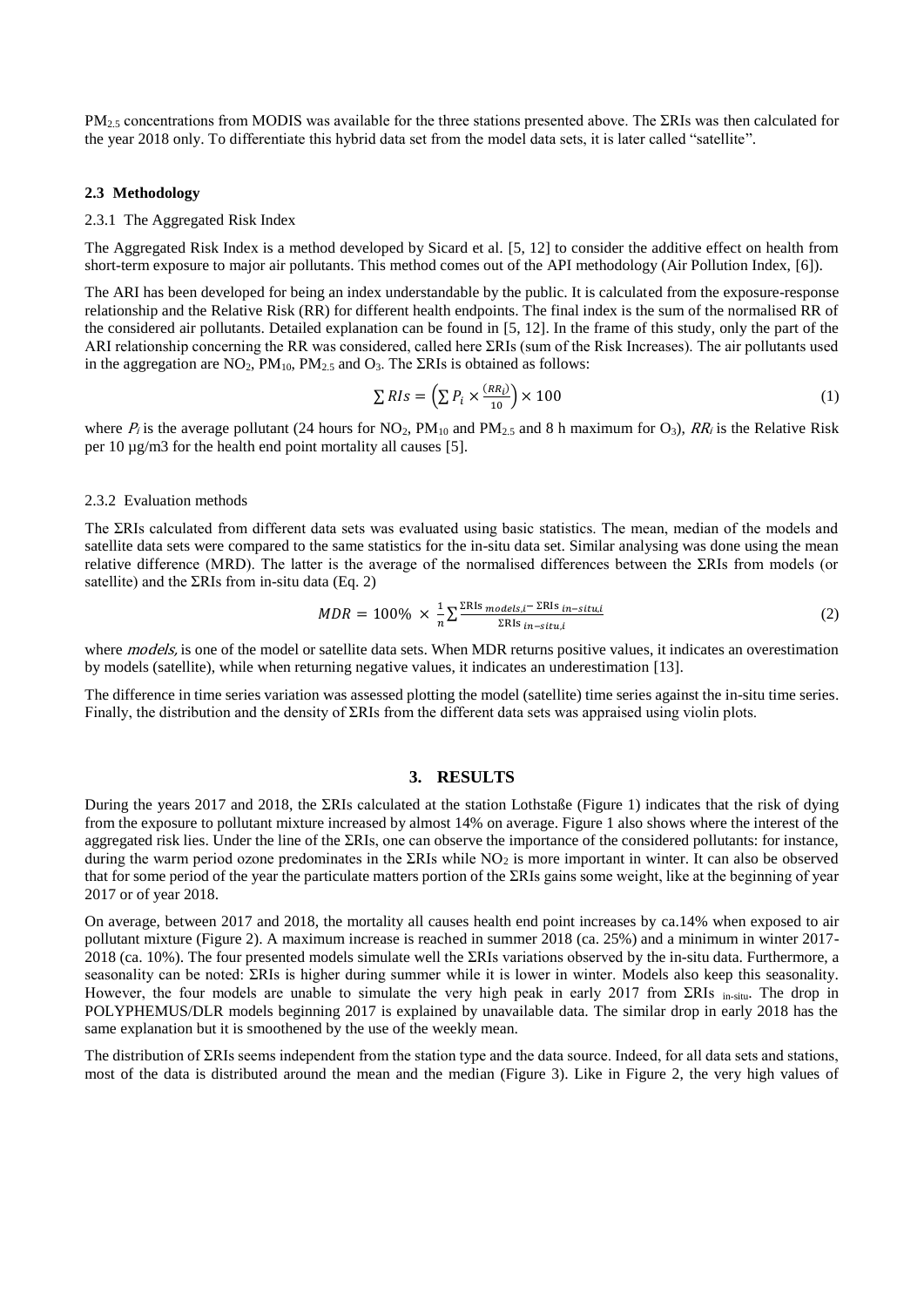$\Sigma$ RIs in-situ are not represented by the models. Also, for all data sets and stations,  $\Sigma$ RIs is skewed towards high values (median below the mean). Moreover, the difference between traffic and background stations can be observed: the traffic station has the highest  $\Sigma$ RIs <sub>in-situ</sub> mean. However, when considering POLYPHEMUS-Augsburg-Munich, POLYPHEMUS-Europe and CAMS regional models it has the lowest mean.



Figure 1  $\Sigma$ RIs at Lothstraße in-situ station, from 2017 to 2018, represented with the considered pollutant weights.



Figure 2 Weekly mean of the ΣRIs calculated from the in-situ data set, the three Polyphemus domains and CAMSregional at Lothstraße station.

Considering year 2018 and satellite data set only, the data set is smaller due to MODIS data availability only on certain days and times of the year (e.g.: cloudiness). Despite this,  $\Sigma RIs$  from satellite follows the variation of  $\Sigma RIs$  in-situ-Furthermore, during 2018, the risk of dying from short-term exposure to air pollutant mixture increases by ca. 12% (Figure 4;  $\Sigma$ RIs <sub>in-situ</sub> figure 5-c). The maximum is reached in spring 2018 (ca.27%) and the minimum in winter with a risk increase of ca. 7%.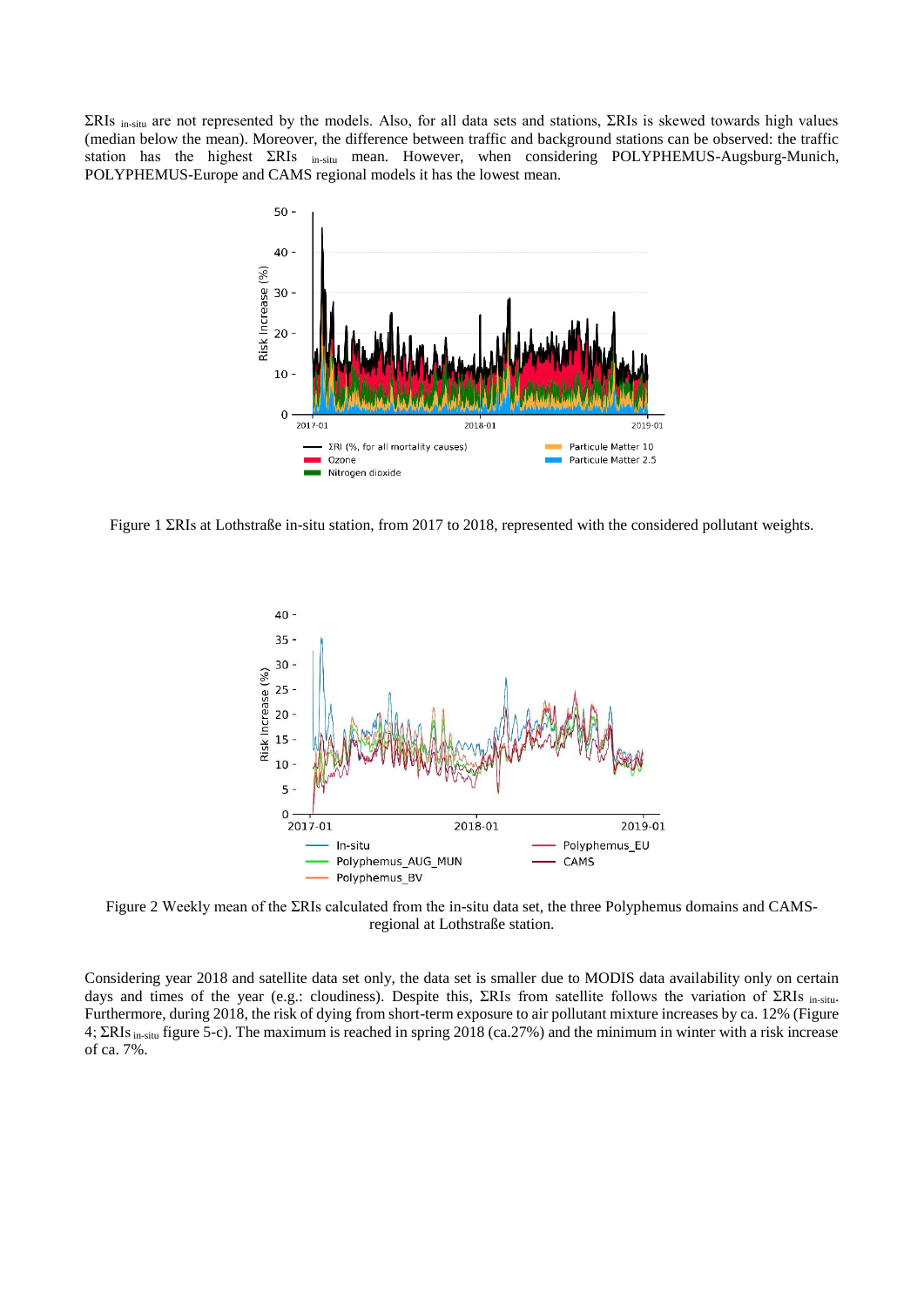At the traffic station, the satellite data set does not manage to capture in-situ high values whereas, it captures well the data range of in-situ measurements at Johanneskirchen background station (Figure 5). At the latter, both data sets follow a similar distribution. Yet, at the traffic station, in-situ data are skewed towards low values (mean below the median) with still a tail in the direction of high values. On the other hand, ΣRIs satellite almost follows the normal distribution.

Regardless the station type and the domain, POLYPHEMUS/DLR yields a medium correlation coefficient ( $r^2 \approx 0.5$ ). On the other hand, CAMS-Reg. returns high correlation coefficient values for all stations  $(r^2>0.75)$ . Similar to the latter, in year 2018 satellite data also generated high correlation coefficients (r<sup>2</sup>>0.8, Table 3).

Table 4 continues the comparison results between in-situ measurements on one side and models and satellite data sets on the other side gathering the MRDs. Background station Johanneskirchen tends to be overestimated (MRD > 0) by all POLYPHEMUS data sets while the traffic station is underestimated (MRD < 0). On the other hand, CAMS-Reg. is inclined to underestimate the  $\Sigma$ RIs index for all stations (MRD < 0). In year 2018, satellite data set gives a negative MRD, indicating that  $\Sigma$ RIs is underestimated.

Table 3 Correlation coefficient  $(r^2)$  table for the comparison between CTMs and satellite (2018) data sets, for the three Munich stations.

|                               | POLY. –<br>$Aug. - Mun.$ | $POLY. -$<br><b>Bavaria</b> | $POLY -$<br><b>Europe</b> | CAMS-Reg. | <b>Satellite</b><br>(2018) |
|-------------------------------|--------------------------|-----------------------------|---------------------------|-----------|----------------------------|
| $DEBY037 -$<br><b>Stachus</b> | 0.49                     | 0.51                        | 0.41                      | 0.76      | 0.82                       |
| $DEBY039-$<br>Lothstraße      | 0.55                     | 0.57                        | 0.57                      | 0.84      | 0.94                       |
| $DEBY089-$<br>Johanneskirchen | 0.49                     | 0.52                        | 0.52                      | 0.87      | 0.94                       |

Table 4 Bias table (MRD) table for the comparison between CTMs and satellite (2018) data sets, for the three Munich stations.

|                               | POLY. –       | $POLY. -$      | $POLY -$      |           | <b>Satellite</b> |  |
|-------------------------------|---------------|----------------|---------------|-----------|------------------|--|
|                               | $Aug. - Mun.$ | <b>Bavaria</b> | <b>Europe</b> | CAMS-Reg. | (2018)           |  |
| $DEBY037 -$<br><b>Stachus</b> | $-14.61$      | $-4.75$        | $-19.04$      | $-22.99$  | $-24.79$         |  |
| $DEBY039-$<br>Lothstraße      | $-1.44$       | 9.25           | 7.11          | $-11.73$  | $-10.99$         |  |
| $DEBY089-$<br>Johanneskirchen | 12.21         | 20.61          | 18.20         | $-2.45$   | $-21.78$         |  |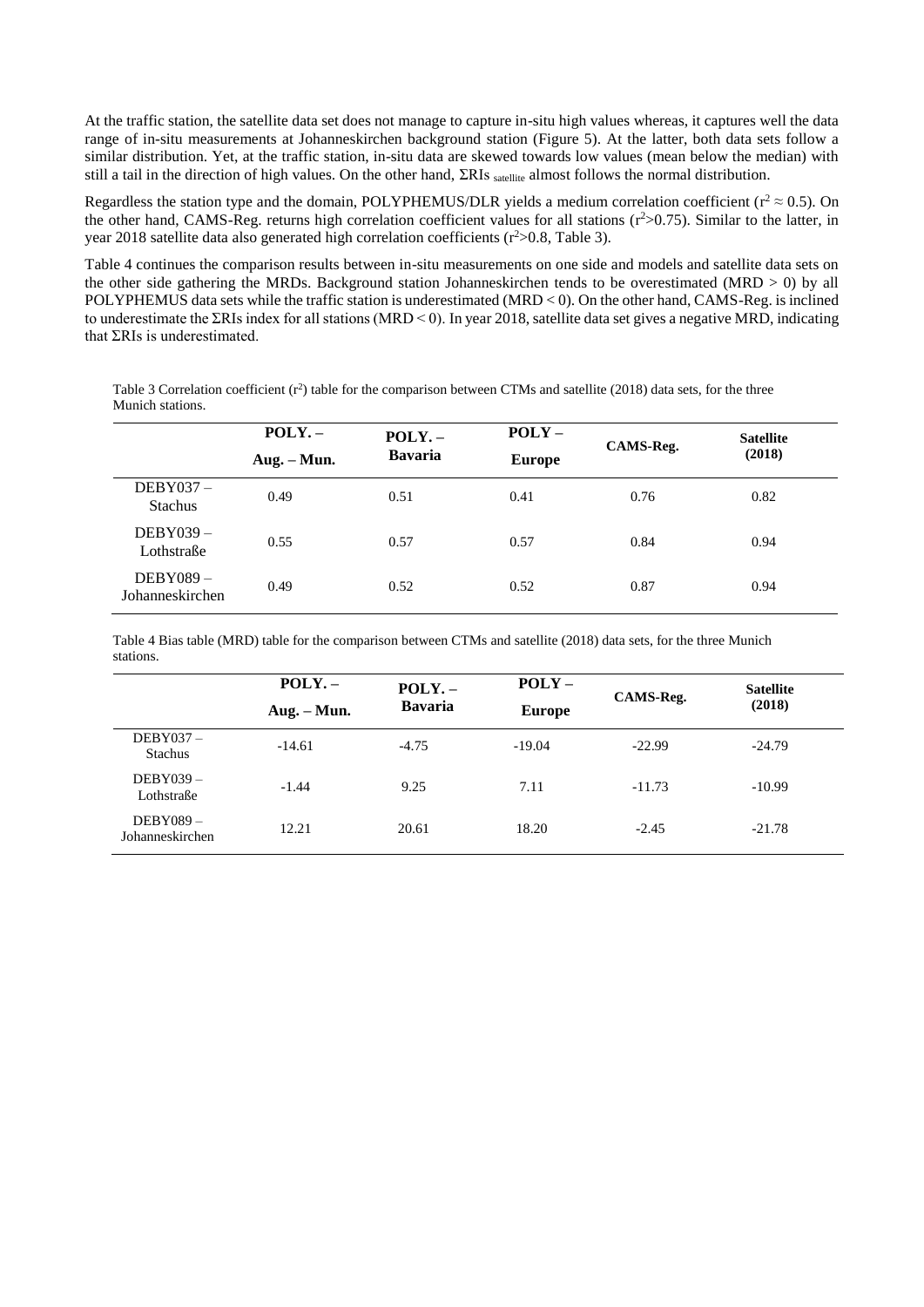

Figure 3 Violin plots of the  $\Sigma$ RIs calculated from in-situ and CTMs data sets, at the station a) Stachus, b) Lothstraße and c) Johanneskirchen.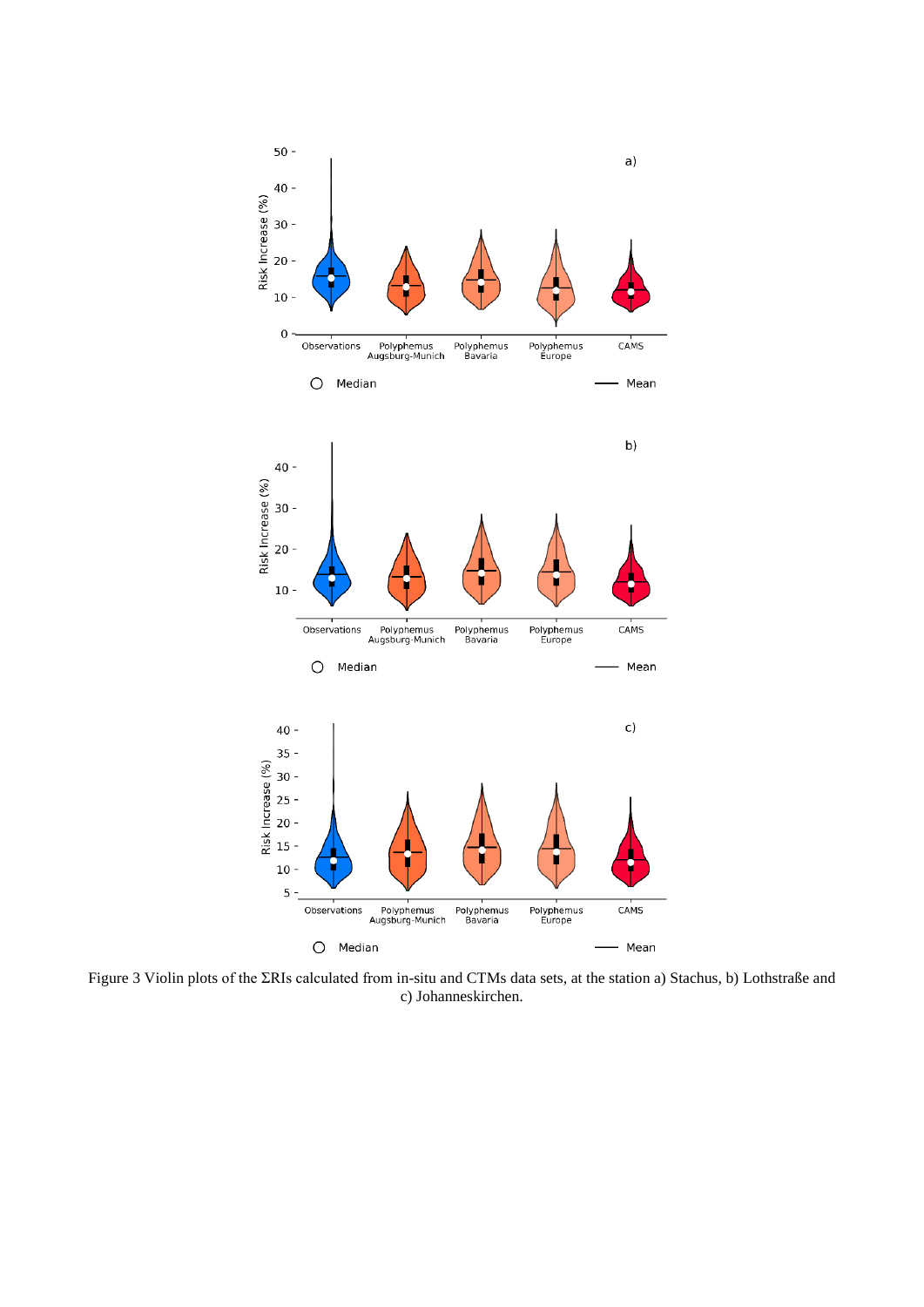

Figure 4 Weekly means of the  $\Sigma$ RIs calculated from in-situ and satellite data sets, at the station Johanneskirchen.



Figure 5 Violin plots of the  $\Sigma$ RIs calculated from in-situ and satellite data sets, at the station a) Stachus and c) Johanneskirchen.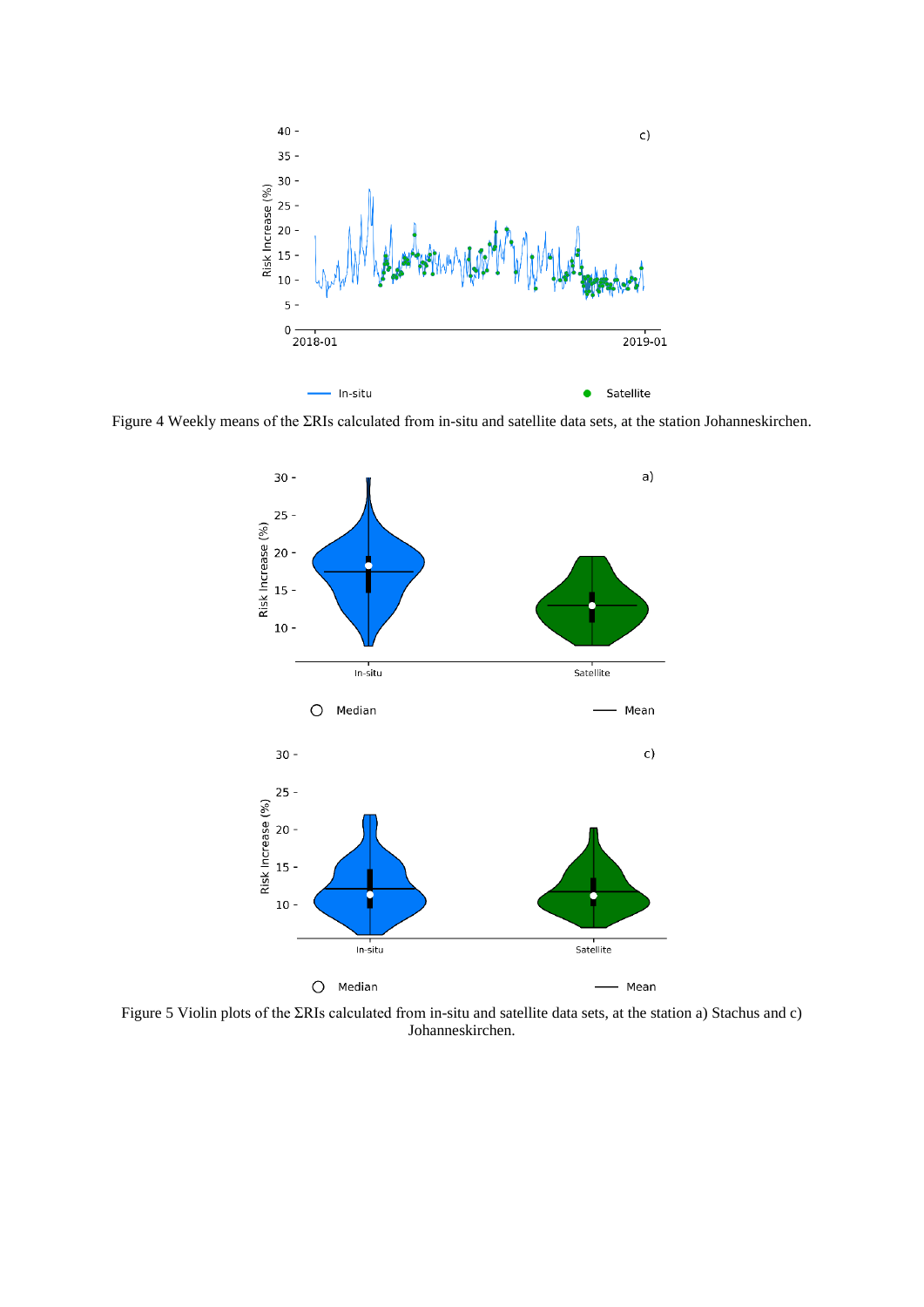# **4. SUMMARY AND CONCLUSION**

In the city of Munich, on average the exposure to pollutant mixture leads to an increase of the health end point "mortalityall causes" by 12-13%, with a minimum in winter and a maximum during warm periods. One can also observed the difference between traffic and background stations.

Instead of considering the impact on health of individual pollutants, the  $\Sigma$ RIs gathers several pollutants under a common indicator and estimates the health impact of the pollutant mixture. Also, when the weight of one pollutant decreases, the ƩRIs is not automatically reduced as another pollutant can dominate in the aggregation.

ƩRIs was calculated using in-situ measurements (pollutant concentrations from stations) and proxy means (CTMs and satellite). It has been found that  $\Sigma$ RIs from model and satellite data sets (mix between satellite and CAMS-Reg. data) closely follows the variations of station measurements. Moreover, data from models and satellite has the same distribution as the in-situ measurements. The exception is in 2018 from the satellite data set which has a very different distribution than the in-situ data set at the traffic station. Also, the high peak from  $\Sigma R$ Is <sub>EEA</sub> in the beginning of the year 2017 could be explained by the firework tradition on New Year's Eve in Munich City and is not reproduced by any of the data sets except for the in-situ measurements.

No matter the domains, POLYPHEMUS yields medium  $r^2$  while CAMS-Reg. yields higher ones. This first difference finds its source in the use of background stations (Lothstraße and Johanneskirchen stations) for the data assimilation process implemented in CAMS Ensemble, while a free model run is used from POLYPHEMUS. This also explains the difference in  $r^2$  between the traffic and the background stations [12]. A second reason could come from the extraction process from the models: the data at the station locations were extracted from the original model grids. No re-gridding was involved. Hence as well, for example, the same mean and median which can be observed for POLYPHEMUS-Bavaria at the three stations.

Generally, CAMS-Reg. underestimates  $\Sigma$ RIs for all the stations while POLYPHEMUS tends to overestimate  $\Sigma$ RIs for background stations, especially at Johanneskirchen station and to underestimate it for the traffic station. The overestimation at the Johanneskirchen station comes from the fact that it is located near a power plant. The effect of the latter is probably overestimated by POLYPHEMUS. Furthermore, uncertainties remain regarding the time and vertical distributions of the pollutants emitted by the power plant. The overestimation of the  $\Sigma RIs$  at Johanneskirchen station could be also explained by a wind effect taken into consideration by POLYPHEMUS model; a dominant wind coming from the west crosses the domains over Munich city [11].

Satellite data set has less  $\Sigma$ RIs values because PM<sub>2.5</sub> could not be retrieved everyday (e.g.: cloud conditions). The contrast between lower data availability at Stachus and Lothstraße stations and Johanneskirchen on the other side, could be explained by the two first stations being located inside the city where surface reflectance is higher [15]. This is fully consistent with what is expected from the MODIS retrievals, as they represent urban conditions and are unable to catch the variability of a traffic station.

This study shows that globally quantifying the health risk regarding air pollution exposure is possible using station measurements. It also shows that in the case of missing ground measurements (missing data or low ground station coverage), models and satellite are helpful for quantifying the health risk increase, especially in urban background conditions. Finally, the use of satellite data can be worthwhile for assessing the health risk increase from air pollution exposure worldwide.

# **5. OUTLOOK**

The use of an Ensemble data set would allow to increase data availability of satellite based PM2.5 concentrations [10]. Besides, implementing satellite data also for other pollutants would expand the satellite data set. Furthermore, the Bland-Altman method would be implemented to enhance the evaluation of the agreement between  $\Sigma$ RIs from in-situ observations on one hand and ƩRIs from proxy methods on the other hand. Within this method, the biases would be further used along with an analysis of the variability of the differences and the use of limits of agreements [16].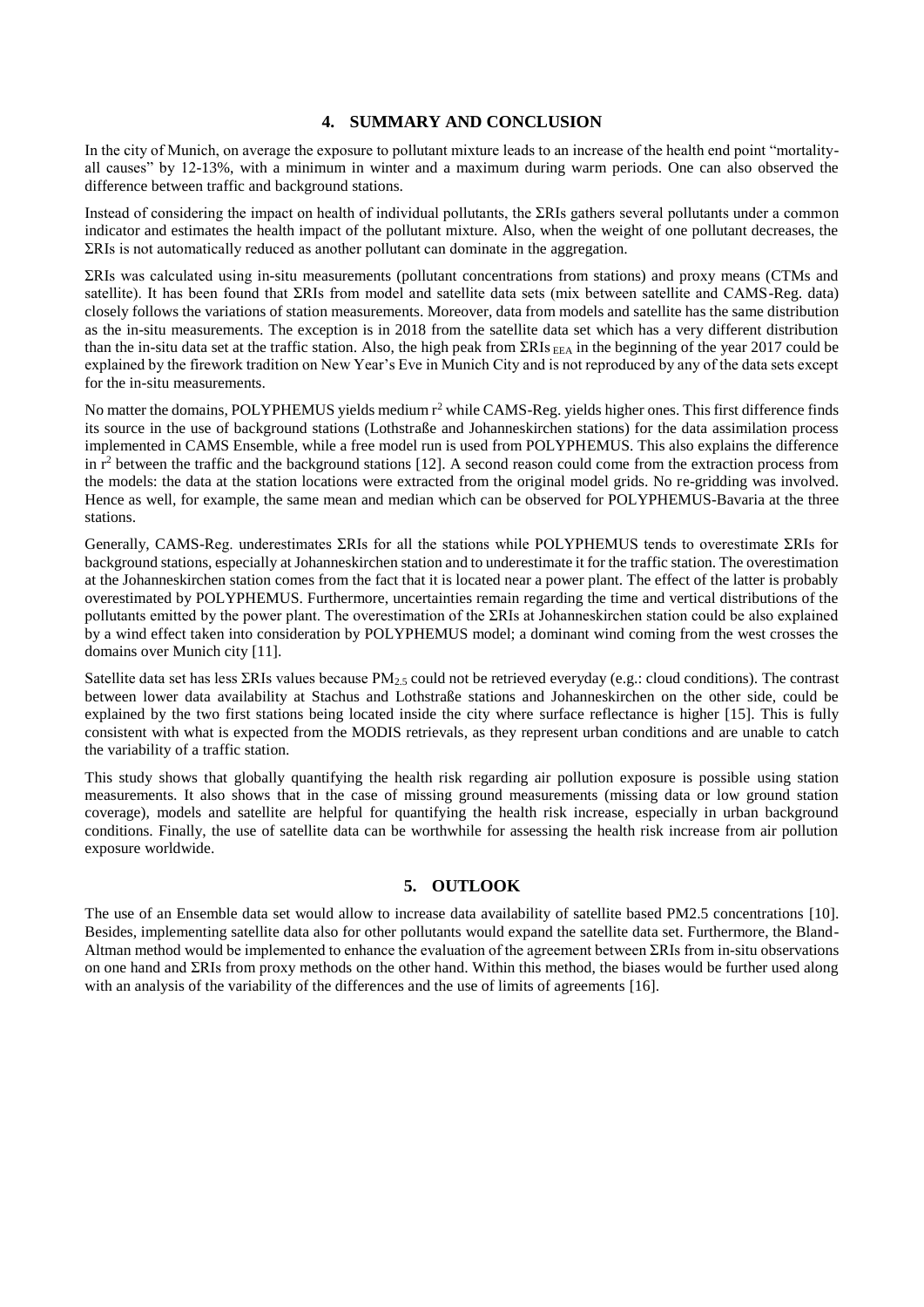## **6. ACKNOWLEDGEMENTS**

This study was supported by the European Union's Horizon 2020 research and innovation programme under grant agreement 820852, project e-shape (EuroGEO Showcases: Applications Powered by Europe, Pilot 2.3, EO-based pollution-health risks profiling in the urban environment) and the project "Environmental Stressors and Health" funded by the German Aerospace Agency (DLR).

## **REFERENCES**

- [1] World Health Organization, "WHO Global Urban Ambient Air Pollution Database (Update 2016), Public Health, Environmental and Social Determinants of Health (PHE)," Available online: https://www.who.int/phe/health\_topics/outdoorair/databases/cities/en/ (2016), (Accessed: 2021.04.21).
- [2] European Environment Agency, "Healthy environment, healthy lives: how the environment influences health and well-being in Europe," Retrieved from: https://www.eea.europa.eu/publications/healthy-environment-healthy-lives, (2020).
- [3] Wester, P., Mishra, A., Mukherji, A., Shrestha, A.B., [The Hindu Kush Himalaya Assessment-Mountains, Climate Change Sustainability and People], Springer Nature Switzerland AG, 10.1.1-10.1.4, (2019).
- [4] Alvarez, C., M., Hourcade, R., Lefebvre, B., Pilot, E., "A Scoping Review on Air Quality Monitoring, Policy and Health in West African Cities", Int. J. Environ. Res. Public Health, 17(23), 9151, (2020).
- [5] Sicard, P., Lesne, O., Alexande, N., Mangin, A., Collomp, R., "Air quality trends and potential health effects Development of an aggregate risk index", Atmos. Envi., 45, 1145-1158, (2011).
- [6] Cairncross, E.K., John, J., Zunckel, M., "A novel air pollution index based on the relative risk of daily mortality associated with short-term exposure to common air pollutants.", Atmos. Envi., 41, 8442-8454, (2007).
- [7] E-shape, "Pilot 2.3 | EO-based pollution-health risks profiling in the urban environment," [https://e](https://e-shape.eu/index.php/showcases/pilot2-3-eo-based-pollution-health-risks-profiling-in-the-urban-environment)[shape.eu/index.php/showcases/pilot2-3-eo-based-pollution-health-risks-profiling-in-the-urban-environment](https://e-shape.eu/index.php/showcases/pilot2-3-eo-based-pollution-health-risks-profiling-in-the-urban-environment) (2021), (Accessed: 2021-07-12).
- [8] European Environment Agengy, "Air Quality e-Reporting (AQ e-Reporting)," [https://www.eea.europa.eu/data-and](https://www.eea.europa.eu/data-and-maps/data/aqereporting-8)[maps/data/aqereporting-8,](https://www.eea.europa.eu/data-and-maps/data/aqereporting-8) (2021) (Accessed: 2021-07-13).
- [9] Marécal, V., Peuch, V.-H., Andersson, C., Andersson, S., Arteta, J., Beekmann, M., Benedictow, A., Bergström, R., Bessagnet, B., Cansado, A., Chéroux, F., Colette, A., Coman, A., Curier, R. L., Denier van der Gon, H. A. C., Drouin, A., Elbern, H., Emili, E., Engelen, R. J., Eskes, H. J., Foret, G., Friese, E., Gauss, M., Giannaros, C., Guth, J., Joly, M., Jaumouillé, E., Josse, B., Kadygrov, N., Kaiser, J. W., Krajsek, K., Kuenen, J., Kumar, U., Liora, N., Lopez, E., Malherbe, L., Martinez, I., Melas, D., Meleux, F., Menut, L., Moinat, P., Morales, T., Parmentier, J., Piacentini, A., Plu, M., Poupkou, A., Queguiner, S., Robertson, L., Rouïl, L., Schaap, M., Segers, A., Sofiev, M., Tarasson, L., Thomas, M., Timmer mans, R., Valdebenito, Á., van Velthoven, P., van Versendaal, R., Vira, J., and Ung, A.: "A regional air quality forecasting system over Europe: the MACC-II daily ensemble production, " Geosci. Model Dev., 8, 2777–2813[, https://doi.org/10.5194/gmd-8-2777-2015,](https://doi.org/10.5194/gmd-8-2777-2015) (2015).
- [10]Handschuh, J., Baier, F., Erbertseder, T., Schaap, M., "Deriving ground-level PM2.5 concentrations over Germany from satellite column AOD for implementation in a regional air quality model," Proc. SPIE 11531, 1153104 [https://doi.org/10.1117/12.2574020,](https://doi.org/10.1117/12.2574020) (2020).
- [11]Khorsandi, E., Baier, F., Erbertseder, T., Bittner, M., "Air quality monitoring and simulation on urban scale over Munich", Proc. SPIE 10793, 1079303 [https://doi.org/10.1117/12.2503969,](https://doi.org/10.1117/12.2503969) (2018).
- [12]Collin, G., "Regional Production, Updated documentation covering all Regional operational systems and the ENSEMBLE – Following U2 upgrade, February 2020," METEO-FRANCE, [https://atmosphere.copernicus.eu/sites/default/files/2020-09/CAMS50\\_2018SC2\\_D2.0.2-](https://atmosphere.copernicus.eu/sites/default/files/2020-09/CAMS50_2018SC2_D2.0.2-U2_Models_documentation_202003_v2.pdf) U2<sup>Models</sup> documentation 202003 v2.pdf, (2020).
- [13]Sicard, P., Talbot, C., Lesne, O., Mangin, A., Alexande, N., Collomp, R., "The Aggregated Risk Index: An intuitive tool providing the health risks of air pollution to health care community and public.", Atmos. Envi., 46, 11-16, [http://dx.doi.org/10.1016/j.atmosenv.2011.10.048,](http://dx.doi.org/10.1016/j.atmosenv.2011.10.048) (2012).
- [14]Ialongo, I., Virta, H., Eskes, H., Hovila, J., Douros, J., "Comparison of TROPOMI/Sentinel-5 Precursor NO2 observations with ground-based measurements in Helsinki", Atmos. Meas. Tech., 13, 205–218, (2020).